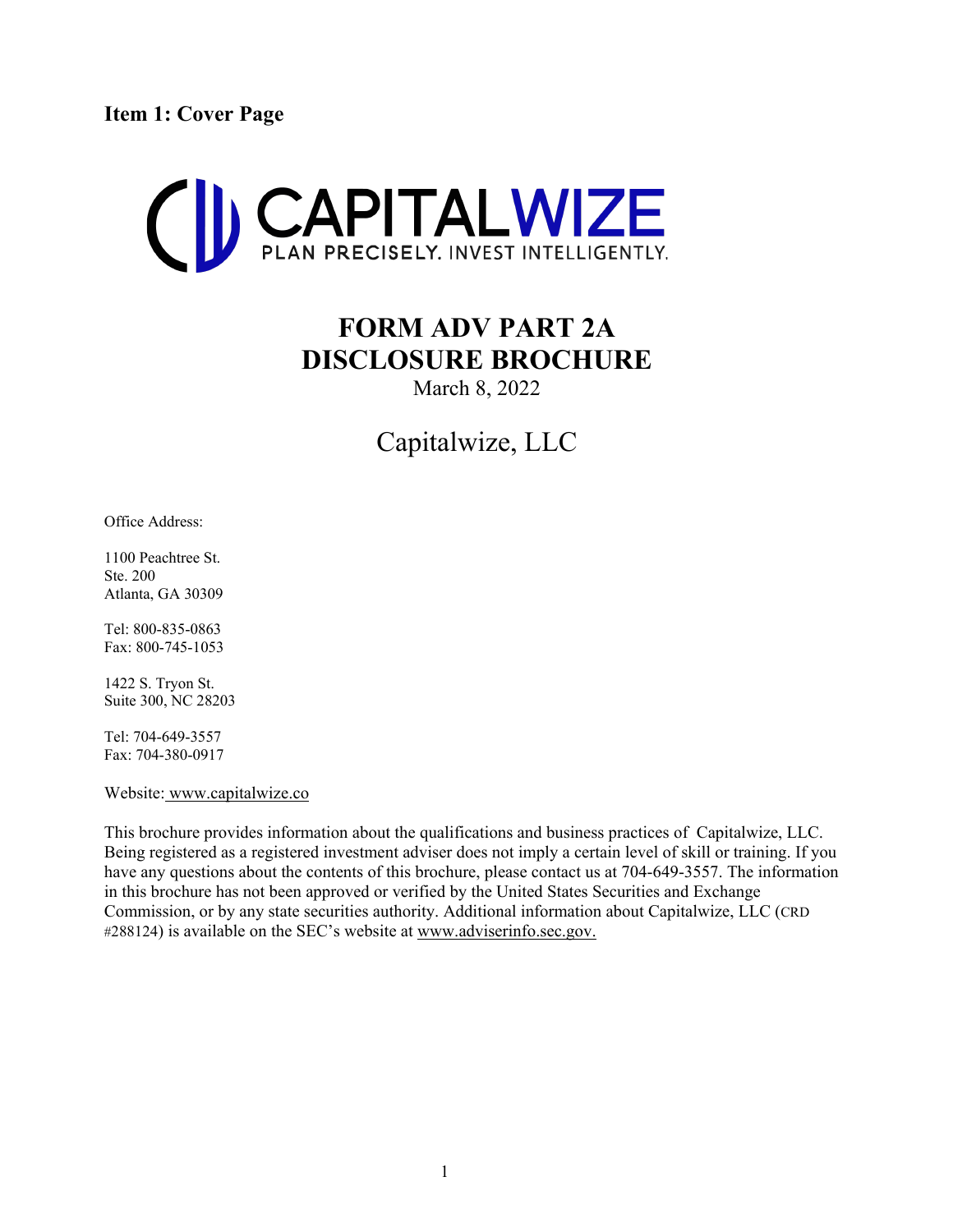# <span id="page-1-0"></span>**Item 2: Material Changes**

There have been no material changes since the most recent filing of Form ADV dated March 23, 2021.

Future Changes

From time to time, we may amend this Disclosure Brochure to reflect changes in our business practices, changes in regulations, and routine annual updates as required by the securities regulators. Either this complete Disclosure Brochure or a Summary of Material Changes shall be provided to each Client annually and if a material change occurs in the business practices of Capitalwize.

At any time, you may view the current Disclosure Brochure online at the SEC's Investment Adviser Public Disclosure website at http://www.adviserinfo.sec.gov by searching for our firm name or by our CRD number.

You may also request a copy of this Disclosure Brochure at any time, by contacting us at (704)649- 3557.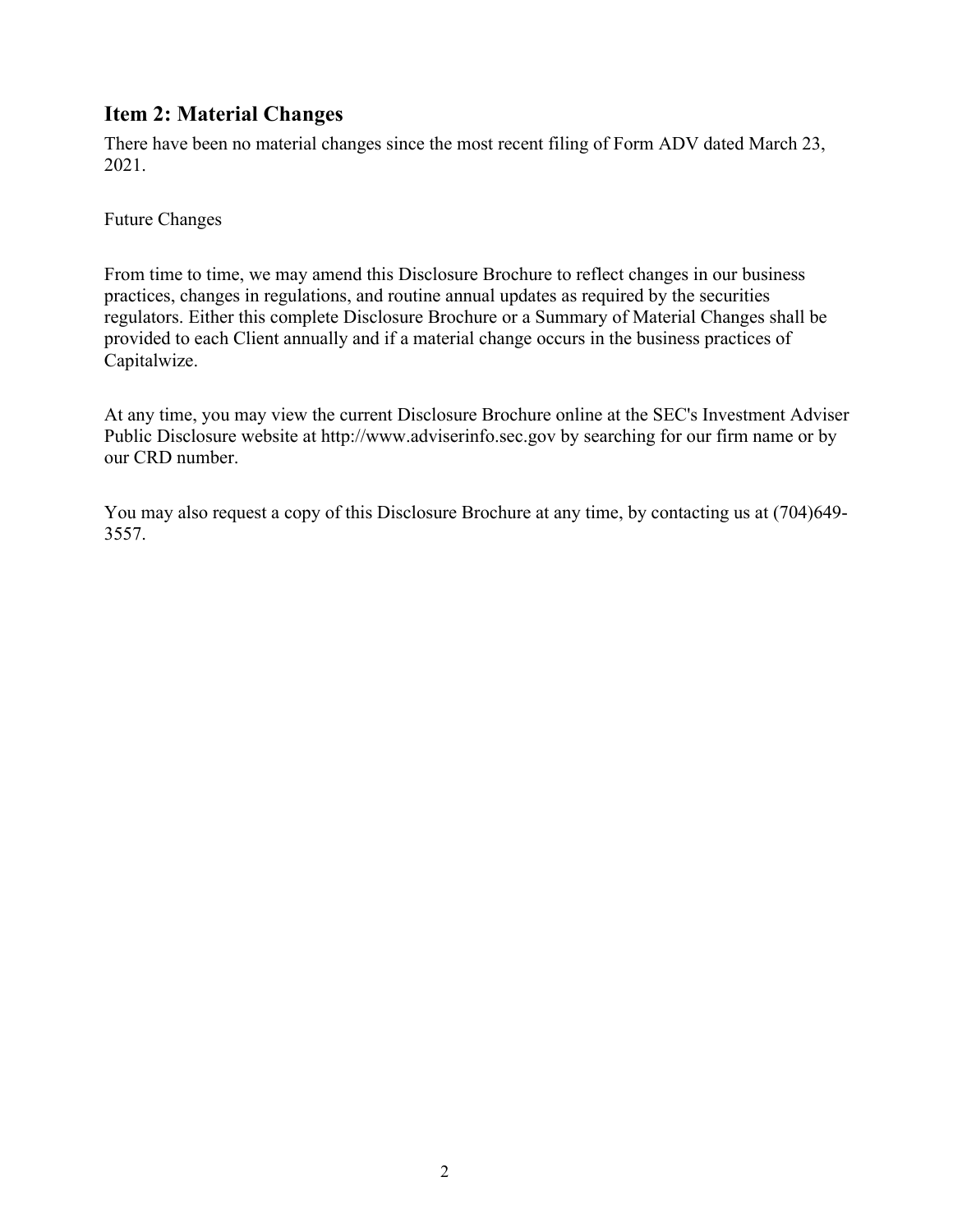# <span id="page-2-0"></span>**Item 3: Table of Contents**

| Item 1: Cover Page                                                                             | 1              |
|------------------------------------------------------------------------------------------------|----------------|
| Item 2: Material Changes                                                                       | $\overline{2}$ |
| Item 3: Table of Contents                                                                      | 3              |
| Item 4: Advisory Business                                                                      | 4              |
| Item 5: Fees and Compensation                                                                  | 6              |
| Item 6: Performance-Based Fees and Side-by-Side Management                                     | 7              |
| Item 7: Types of Clients                                                                       | 7              |
| Item 8: Methods of Analysis, Investment Strategies and Risk of Loss                            | 8              |
| Item 9: Disciplinary Information                                                               | 8              |
| Item 10: Other Financial Industry Activities and Affiliations                                  | 8              |
| Item 11: Code of Ethics, Participation or Interest in Client Transactions and Personal Trading | 10             |
| Item 12: Brokerage Practices                                                                   | 11             |
| Item 13: Review of Accounts                                                                    | 13             |
| Item 14: Client Referrals and Other Compensation                                               | 13             |
| Item 15: Custody                                                                               | 14             |
| Item 16: Investment Discretion                                                                 | 15             |
| Item 17: Voting Client Securities                                                              | 15             |
| Item 18: Financial Information                                                                 | 15             |
| Item 19: Requirements for State Registered Advisors                                            | 15             |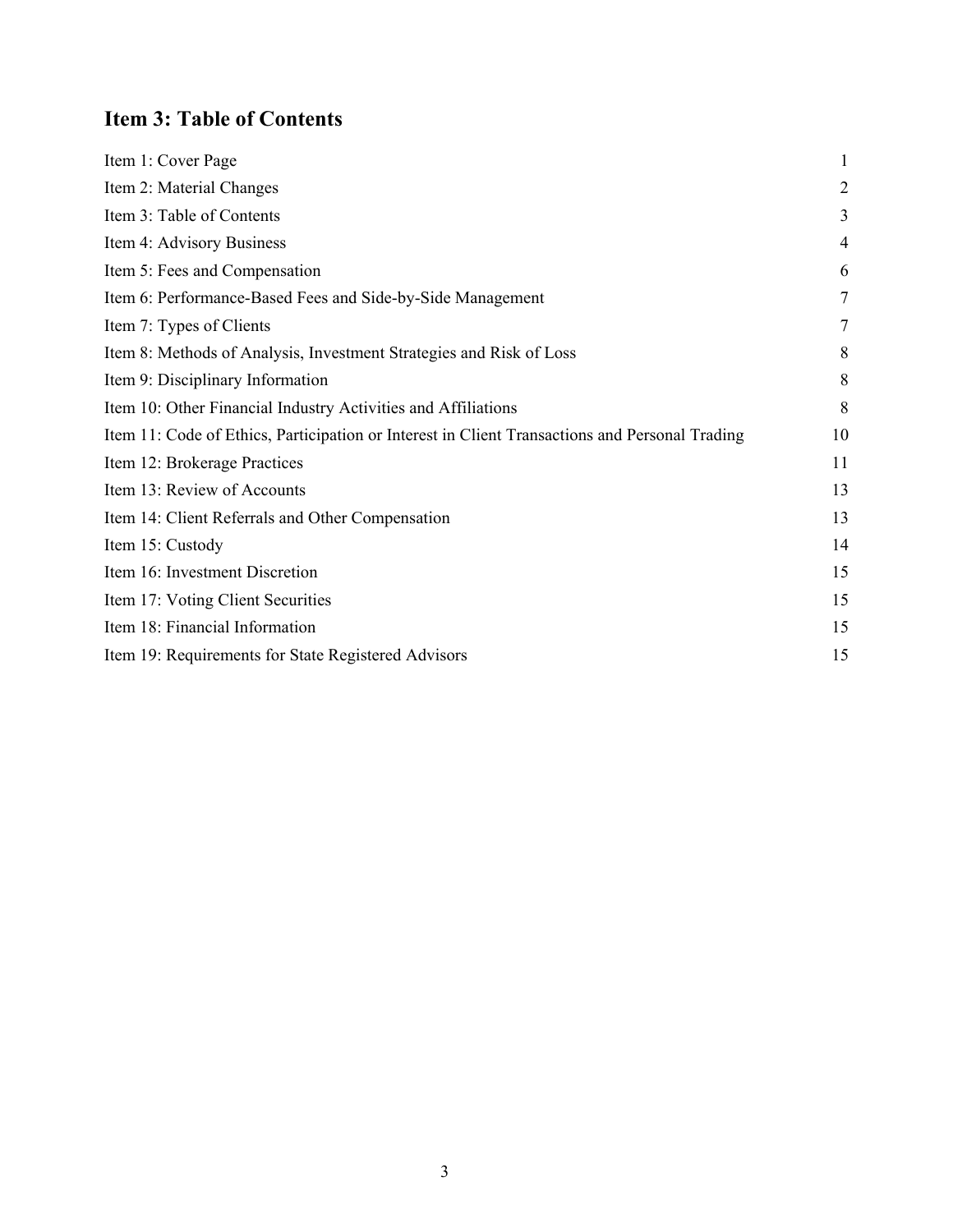# <span id="page-3-0"></span>**Item 4: Advisory Business**

## **Firm Description**

Capitalwize, LLC ("Firm") became registered as an investment advisor in Georgia in April of 2017. George Acheampong & Kenney Conwell 100% owners of the firm with a 50% ownership stake each.

Firm is a fee-only financial planning firm. The firm does not sell annuities, insurance, or other commissioned products.

Firm does not act as a custodian of client assets. Firm places trades for clients under a limited power of attorney.

An evaluation of each client's initial situation is provided to the client, often in the form of a net worth statement, risk analysis or similar document. Periodic reviews are also communicated to provide reminders of the specific courses of action that need to be taken. More frequent reviews occur but are not necessarily communicated to the client unless immediate changes are recommended.

Other professionals (e.g., lawyers, accountants, tax preparers, insurance agents, etc.) are engaged directly by the client on an as-needed basis and may charge fees of their own. For example, tax preparation and to the extent your estate plan needs to be updated, the tax preparer and/or attorney will bill the client separately. Conflicts of interest will be disclosed to the client in the event they should occur.

#### **Types of Advisory Services**

**Financial Planning And Consulting** If financial planning services are applicable, the client will compensate Firm on a fee basis described in detail under "Fees and Compensation" section of this brochure. Services may include a review of applicable areas including Wills, Estate Plan/Trusts, Investments, Debt Management, Major Expense Assessment, Cash Flow Review, Taxes, Qualified Plans, Retirement Income, Social Security, College Planning, and Insurance and business advisory services. If the client elects to act on any of the recommendations, the client is under no obligation to affect the transaction through Firm. Financial plans will be completed and delivered inside of thirty (30) days contingent on receipt of all applicable documents from client. The goals and objectives for each client are documented in our client files.

Firm offers a variety of financial planning packages:

# **Ongoing Financial Planning**

The Ongoing Financial Planning Process begins with a financial audit, consisting of data gathering, and 90-minute interview with client. They will be required to provide information to help complete the following areas of analysis: net worth, cash flow, insurance, credit scores/reports, employee benefits, retirement planning, insurance, investments, college planning, and estate planning. Once the interview has concluded, Capitalwize will provide the client with an executive financial summary delivered to the client within 30 days.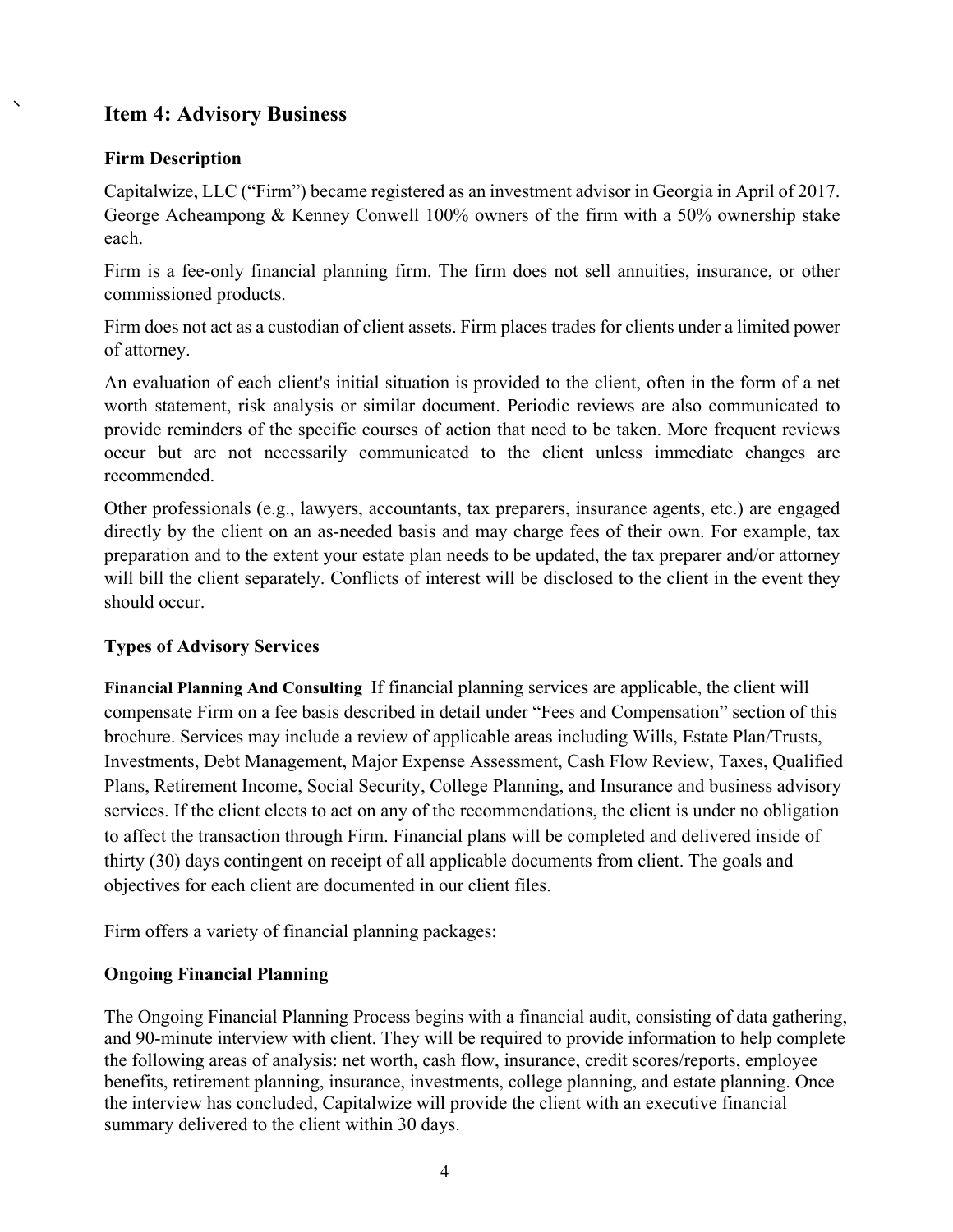Should the client choose to proceed after the financial audit process, Capitalwize will work one-onone with the client over an extended period of time to implement the financial plan. The plan and the Client's financial situation and goals will be monitored throughout the year and follow-up phone calls and emails will be made to the Client to confirm that any agreed upon action steps have been carried out.

### *\*\*\*The Financial Audit Process may also be provided to clients independently from the ongoing financial planning service\*\*\**

## **Individual Consultations**

Individual Consultations for Hourly Financial Planning involves working with the planner over a specific area or set of areas based on the client's needs and goals for the engagement. The scope of the project and fee will be agreed upon in schedule A of this agreement. This service involves an evaluation of a client's current and future financial state by using currently known variables to predict future cash flows, asset values, and withdrawal plans. The key defining aspect of financial planning is that through the financial planning process, all questions, information, and analysis will be considered as they affect and are affected by the entire financial and life situation of the client. Clients purchasing this service will typically receive a written or an electronic report, providing the client with written recommendations designed to achieve his or her stated financial goals and objectives.

# **Investment Advisory Services: Use of Third-Party Managers, Outside Managers, or Sub-Advisors (TPMs)**

We offer the use of Third-Party Managers, Outside Managers, or Sub-Advisors (TAMPs) for portfolio management services.

#### **Betterment Institutional**

Firm offers discretionary direct asset management services to advisory Clients utilizing The Betterment for Advisors platform for digital services. On this platform, Firm has the discretion to delegate the management of all or part of the Assets to one or more independent investment managers or independent investment management programs ("Independent Managers").

# **Client Tailored Services and Client Imposed Restrictions**

The goals and objectives for each client are documented in our client files. Investment strategies are created that reflect the stated goals and objective. Clients may impose restrictions on investing in certain securities or types of securities.

Agreements may not be assigned without written client consent.

#### **Wrap Fee Programs**

Firm does not sponsor any wrap fee programs.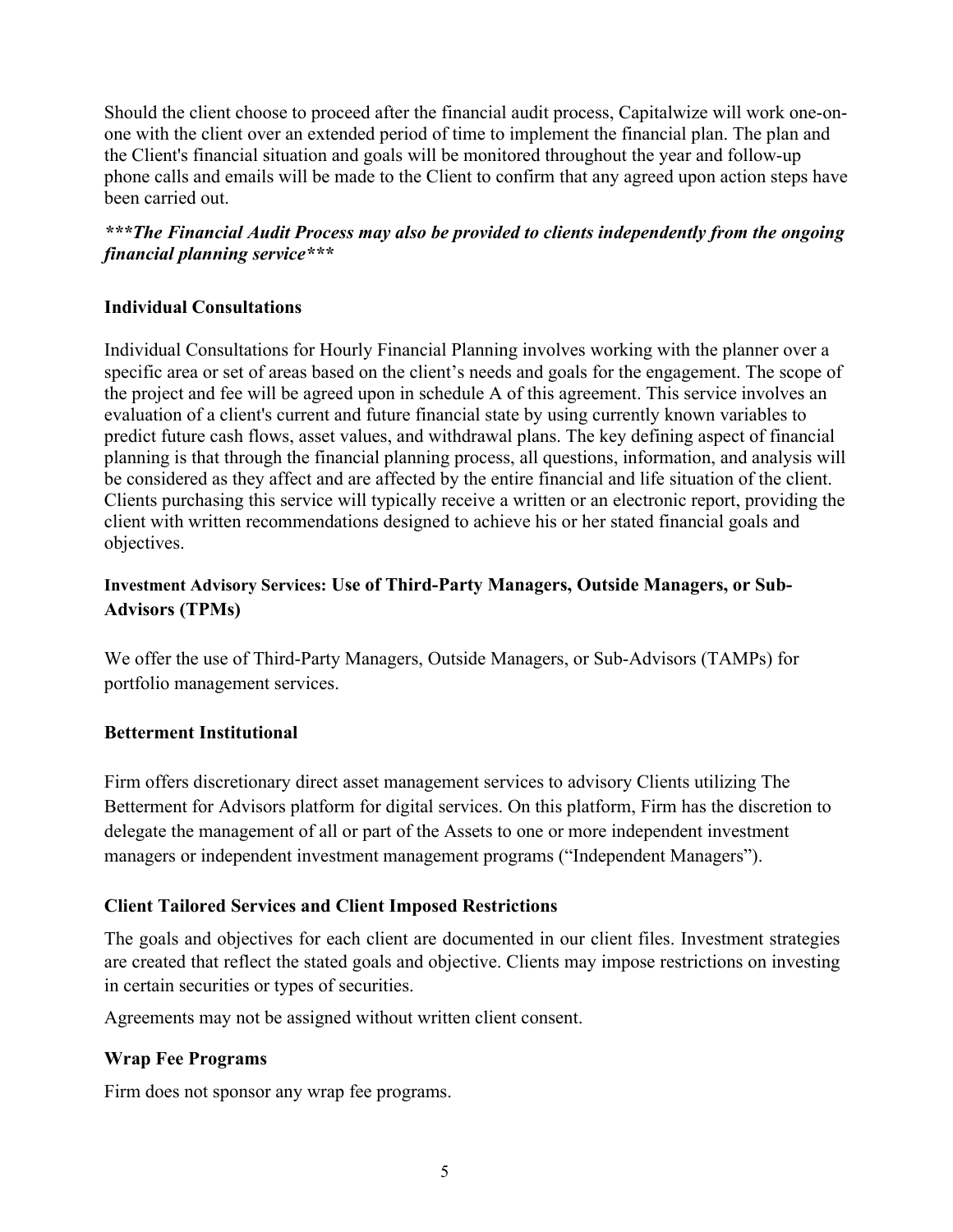#### **Client Assets under Management**

As of December 31, 2021, Firm manages \$2,700,000 on a discretionary basis, and no nondiscretionary assets under management.

# <span id="page-5-0"></span>**Item 5: Fees and Compensation**

#### **Method of Compensation and Fee Schedule**

Lower fees for comparable services may be available from other sources. Please note, unless a client has received the firm's disclosure brochure at least 48 hours prior to signing the investment advisory contract, the investment advisory contract may be terminated by the client within five (5) business days of signing the contract without incurring any advisory fees or penalties. How we are paid depends on the type of advisory service we are performing. Please review the fee and compensation information below.

#### **Ongoing Planning**

At the commencement of the engagement, the client will be quoted a total annual fee. Fees for ongoing planning are negotiable and are based on the complexity and scope of the engagement. Fees for this service start at \$10,000, and the client will pay a one-time fee starting at \$2,500 for a financial audit to begin the engagement. At the conclusion of the audit, the client will be given an option if they want to proceed with implementation of the plan.

Should the client choose to proceed after completion of the financial audit, the one-time fee will be applied to their total annual fee, and investment management services will be included in the total annual fee.

Should not the client choose not to proceed, the engagement will be terminated and no further fees or refunds will be due.

Fees for the financial audit process are paid upfront, by electronic funds transfer or check. Since the financial audit process is completed within the first 6 months after payment, Capitalwize does not require prepayment of fees of more than \$500 per client and six months or more in advance.

#### *\*\*\*The Financial Audit Process may also be provided to clients independently from the ongoing financial planning service\*\*\**

#### **Investment Advisory Service Fees**

When utilizing the Betterment Investment platform, Capitalwize's fee will be prorated and billed quarterly in arrears, based on the Client's average daily balance for the prior quarter multiplied by the annual percentage rate based on the chart below:

| <b>Amount of Assets</b> | Capitalwize Annual Fee | Quarterly Fee |
|-------------------------|------------------------|---------------|
| $$0-250,000$            | .99%                   | .2475%        |
| \$250,000-\$999,999     | $.75\%$                | .1875%        |
| $$1,000,000+$           | negotiable             | negotiable    |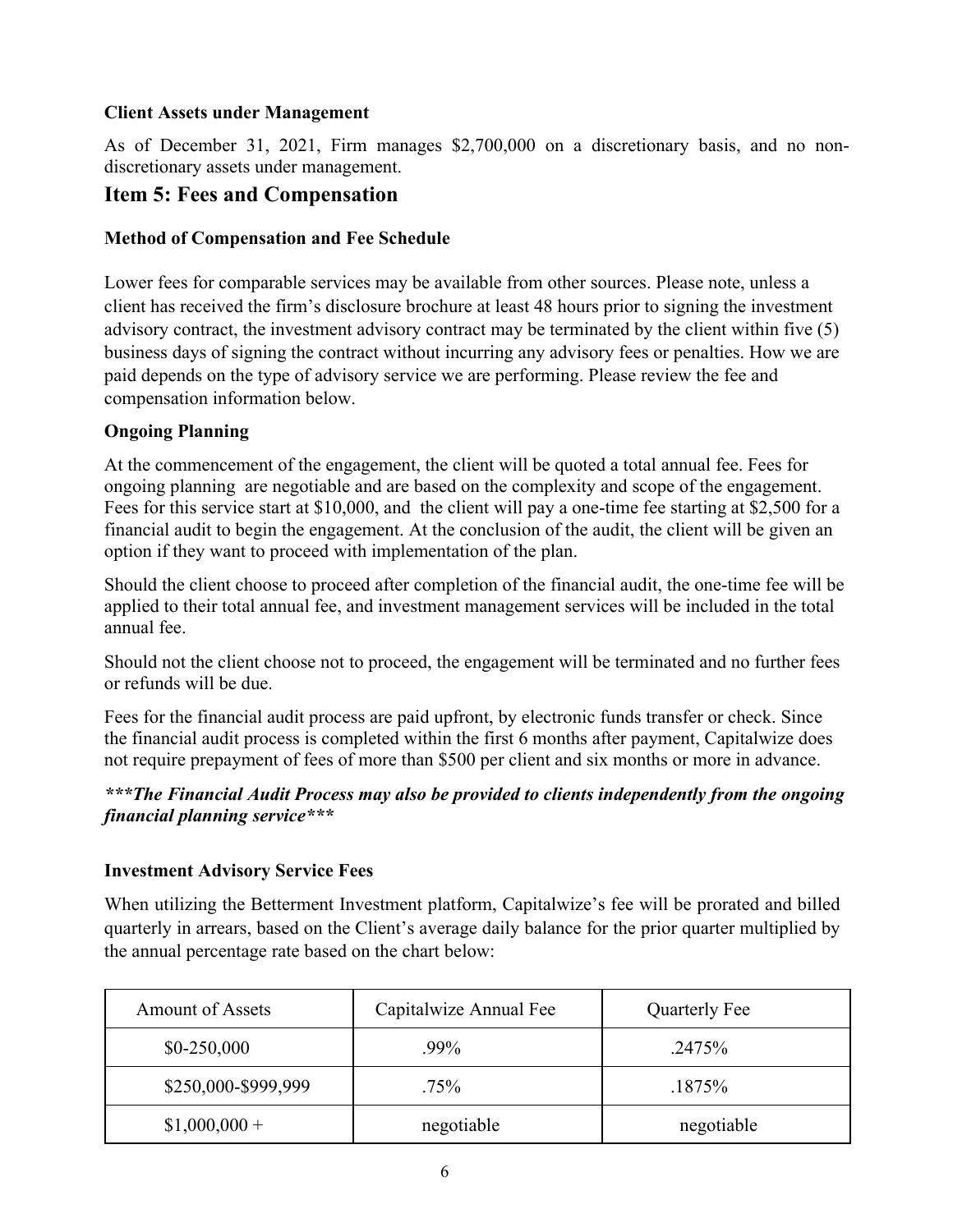The annual fee may be negotiable. Fees will be automatically deducted from your account. Betterment for Advisors will make quarterly adjustments for deposits and withdrawals in Client accounts. As part of this process, you understand and acknowledge the following:

- Betterment Securities as the custodian sends statements at least quarterly to Clients showing all disbursements for their account, including the amount of the advisory fees paid to our firm;
- The Client has provided authorization permitting fees to be directly paid by these terms;
- Betterment Institution calculates the advisory fees and deducts them from the Client's account. The fees are based on a Client's average balance of their entire account. Client will see the total fee as noted in the chart above (to include the Betterment for Advisors platform fee of 0.20% in addition to the annual percentage of assets charged by Firm).

#### **Additional Client Fees Charged**

Custodians may charge transaction fees on purchases or sales of certain mutual funds, equities, and exchange-traded funds. These charges may include mutual fund transactions fees, postage and handling and miscellaneous fees (fee levied to recover costs associated with fees assessed by selfregulatory organizations).

For more details on the brokerage practices, see Item 12 of this brochure.

#### **External Compensation for the Sale of Securities to Clients**

Firm does not receive any external compensation for the sale of securities to clients, nor do any of the investment advisor representatives of Firm.

## <span id="page-6-0"></span>**Item 6: Performance-Based Fees and Side-by-Side Management Sharing of Capital Gains**

Fees are not based on a share of the capital gains or capital appreciation of managed securities.

Firm does not use a performance-based fee structure because of the conflict of interest. Performance-based compensation may create an incentive for the adviser to recommend an investment that may carry a higher degree of risk to the client.

# <span id="page-6-1"></span>**Item 7: Types of Clients**

#### **Description**

Firm generally provides investment advice to individuals and business entities. Client relationships vary in scope and length of service.

#### **Account Minimums**

<span id="page-6-2"></span>Firm does not require account minimums for their investment advisory offering. If using a TPM, those minimums are determined by the TPM it refers to its clients.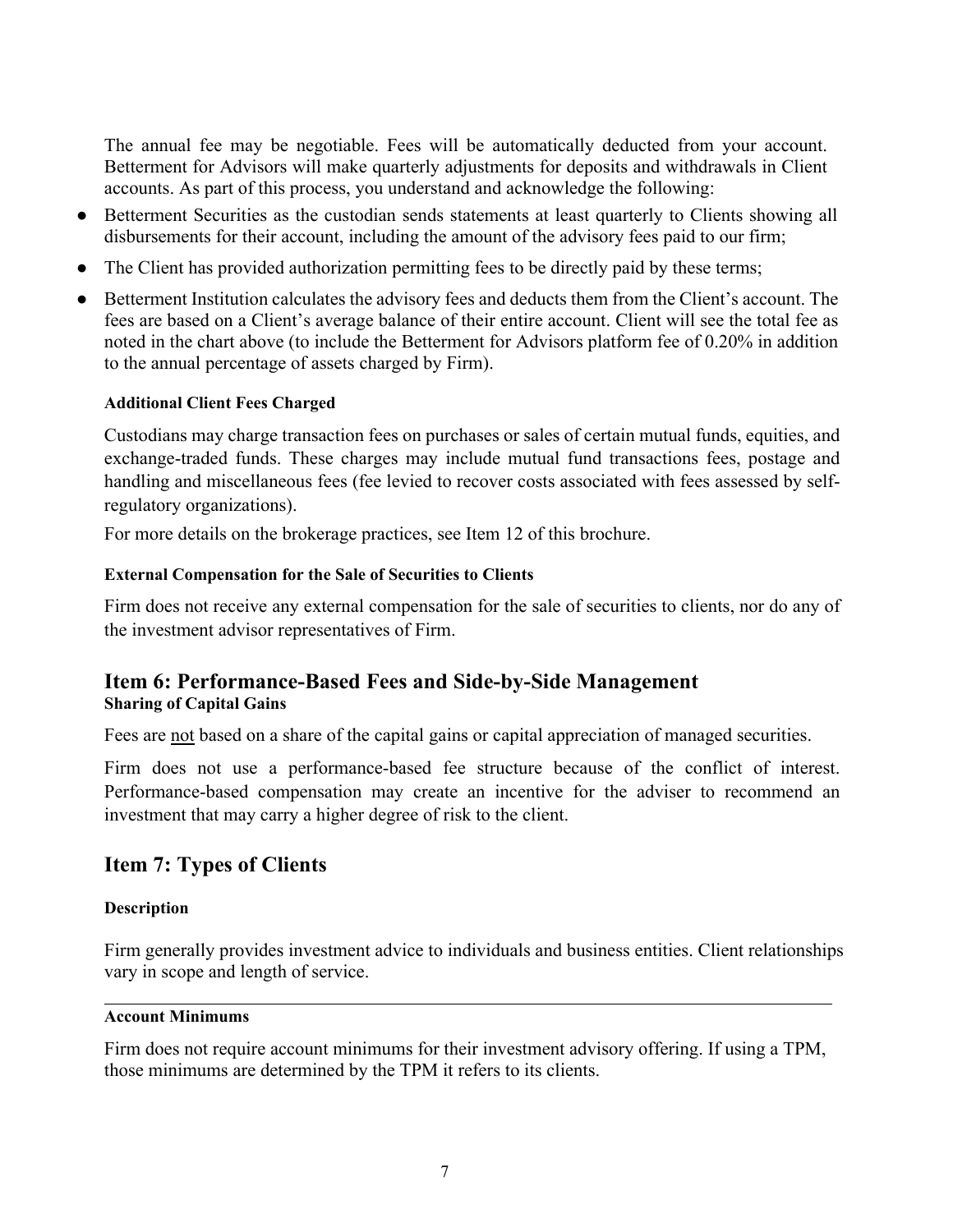# **Item 8: Methods of Analysis, Investment Strategies and Risk of Loss**

#### **Methods of Analysis**

TPMs utilized by Firm may use various methods of analysis to determine the proper strategy for the client referred and these will be disclosed in the TPM's Form ADV Part 2. Investing in securities involves risk of loss that clients should be prepared to bear. Past performance is not a guarantee of future returns.

The main sources of information used by TPMs may include financial newspapers and magazines, research materials prepared by others, corporate rating services, annual reports, prospectuses, and filings with the Securities and Exchange Commission.

#### **Investment Strategy**

The investment strategy for a specific client is based upon the objectives stated by the client during consultations. The client may change these objectives at any time. Each client executes a Client Profile Form, Risk Tolerance or similar form that documents their objectives and their desired investment strategy.

#### **Security Specific Material Risks**

All investment programs have certain risks that are borne by the investor. Our investment approach constantly keeps the risk of loss in mind.

The risks associated with utilizing TPMs include:

- Manager Risk
- o The TPM fails to execute the stated investment strategy
- Business Risk
- o TPM has financial or regulatory problems
- The specific risks associated with the portfolios of the TPM's which is disclosed in the TPM's Form ADV Part 2.

# <span id="page-7-0"></span>**Item 9: Disciplinary Information Criminal or Civil Actions**

The firm and its management have not been involved in any criminal or civil action.

#### **Administrative Enforcement Proceedings**

The firm and its management have not been involved in administrative enforcement proceedings.

#### **Self-Regulatory Organization Enforcement Proceedings**

The firm and its management have not been involved in legal or disciplinary events that are material to a client's or prospective client's evaluation of Firm or the integrity of its management.

## <span id="page-7-1"></span>**Item 10: Other Financial Industry Activities and Affiliations Broker-Dealer or Representative Registration**

Neither Firm nor any of its employees are registered representatives of a broker-dealer.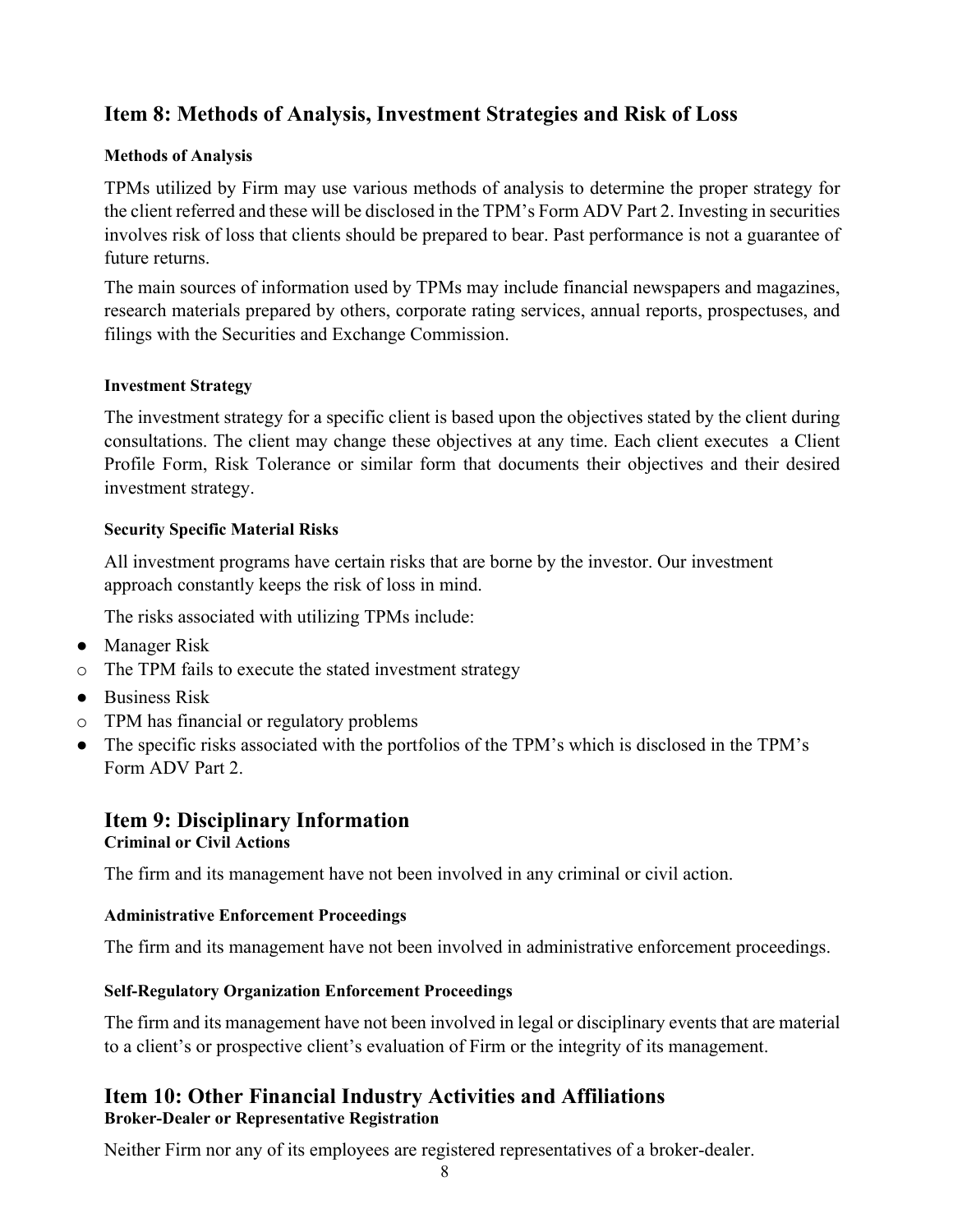#### **Futures or Commodity Registration**

Neither Firm nor its employees are registered or has an application pending to register as a futures commission merchant, commodity pool operator, or a commodity-trading Firm.

#### **Material Relationships Maintained by this Advisory Business and Conflicts of Interest**

Managing Member Kenney N. Conwell, Jr. has a financial industry affiliated business that offers digital products and services to individuals. A majority of his revenue results from the sale of digital products. These practices represent conflicts of interest because the services offered through the affiliated business will not be recommended as a result of advice given from the advisory business. However, the affiliated business does highlight services offered through the advisory business but customers of the affiliated business are under no obligation to become investment advisory clients. We further mitigate any perceived conflict by disclosures, procedures, and the firm's fiduciary obligation to act in the best interest of his Clients. Clients are not required to purchase any products. Clients have the option to purchase these products through another insurance agent or digital vendor of their choosing.

 Managing Member George N. Acheampong Jr. has a financial Industry related business where he sells digital products, apparel, highlights investment advisory services offered by the firm and creates financial education content resources. These practices due not represent a conflict of interest because the services offered through the affiliated business do not conflict with the services offered through the advisory firm nor would any recommendations made by the firm require a client to purchase products or services to the affiliated business. Clients have the option to purchase these products through another digital vendor of their choosing. This is further mitigated by disclosures, procedures, and the firm's fiduciary obligation to act in the best interest of his Clients. Clients are not required to purchase any products

#### **Recommendations or Selections of Other Investment Advisors and Conflicts of Interest**

Firm solicits the services of other Investment Advisers to manage client accounts. In such circumstances, Firm receives solicitor fees from the TPM. Firm acts as the liaison between the client and the TPM in return for an ongoing portion of the advisory fees charged by the TPM. Firm is responsibility for:

- helping the client complete the necessary paperwork of the TPM;
- providing ongoing services to the client;
- updating the TPM with any changes in client status which is provide to Firm by the client;
- reviewing the quarterly statements provided by the TPM; and
- delivering the Form ADV Part 2, Privacy Notice and Solicitors Disclosure Statement of the TPM to the client.

Clients placed with TPMs will be billed in accordance with the TPM's fee schedule which will be disclosed to the client prior to signing an agreement. When referring clients to a TPM, the client's best interest will be the main determining factor of Firm.

These practices represent conflicts of interest because Firm is paid a Solicitor Fee for recommending the TPMs and may choose to recommend a particular TPM based on the fee Firm is to receive. This conflict is mitigated by disclosures, procedures and the firm's fiduciary obligation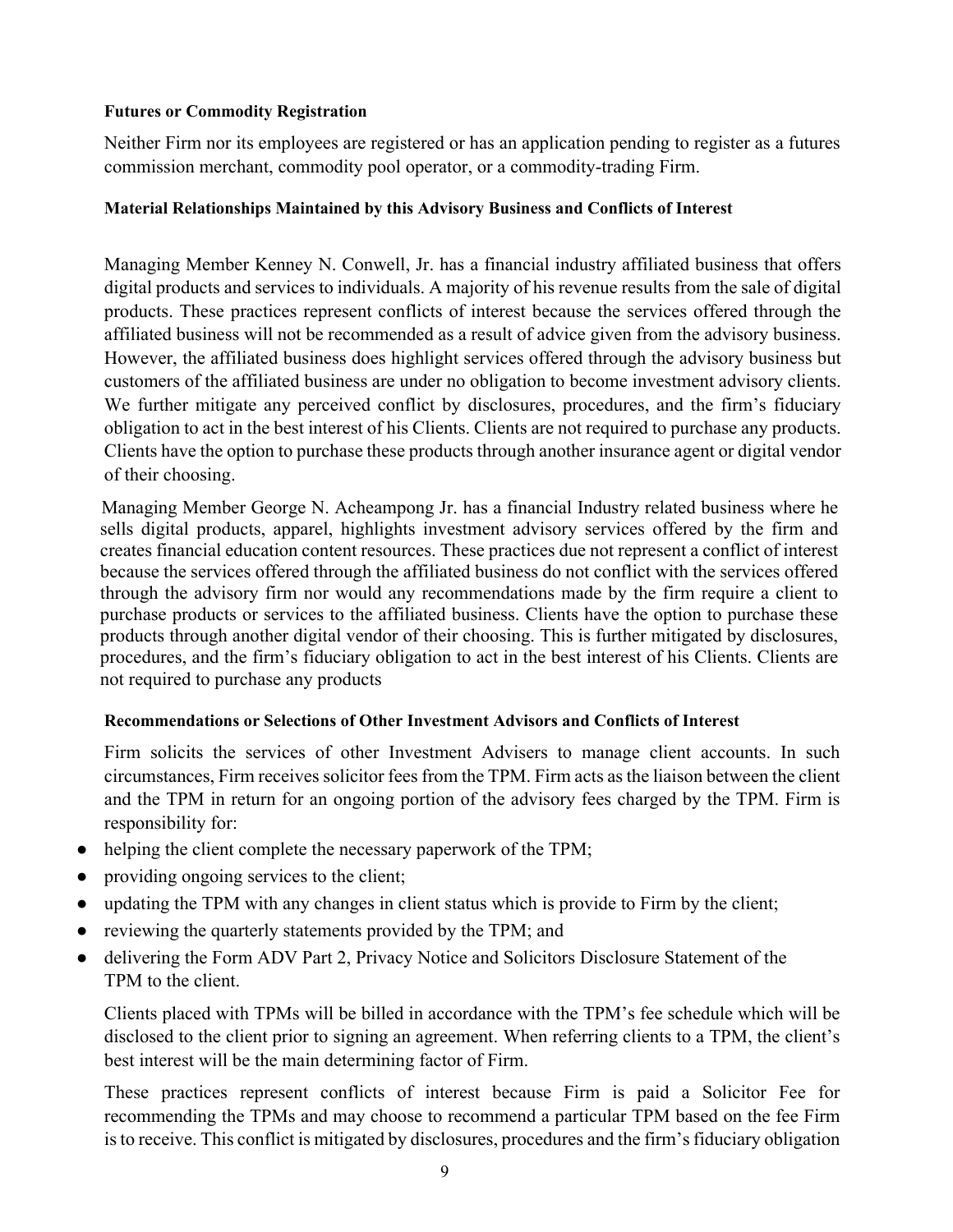to act in the best interest of his clients. Clients are not required to accept any recommendation of TPMs given by Firm and have the option to receive investment advice through other money managers of their choosing.

As referenced in Item 4 of this brochure, Firm recommends clients to Outside Managers to manage their accounts. In the event that we recommend an Outside Manager, please note that we do not share in their advisory fee. Our fee is separate and in addition to their compensation (as noted in Item 5) and will be described to you prior to engagement. You are not obligated, contractually or otherwise, to use the services of any Outside Manager we recommend. Additionally, Firm] will only recommend an Outside Manager who is properly licensed or registered as an investment adviser.

# <span id="page-9-0"></span>**Item 11: Code of Ethics, Participation or Interest in Client Transactions and Personal Trading**

## **Code of Ethics Description**

The employees of Firm have committed to a Code of Ethics ("Code"). The purpose of our Code is to set forth standards of conduct expected of Firm employees and addresses conflicts that may arise. The Code defines acceptable behavior for employees of Firm. The Code reflects Firm and its supervised persons' responsibility to act in the best interest of their client.

One area the Code addresses is when employees buy or sell securities for their personal accounts and how to mitigate any conflict of interest with our clients. We do not allow any employees to use non-public material information for their personal profit or to use internal research for their personal benefit in conflict with the benefit to our clients.

Firm's policy prohibits any person from acting upon or otherwise misusing non-public or inside information. No advisory representative or other employee, officer or director of Firm may recommend any transaction in a security or its derivative to advisory clients or engage in personal securities transactions for a security or its derivatives if the advisory representative possesses material, non-public information regarding the security.

Firm's Code is based on the guiding principle that the interests of the client are our top priority. Firm's officers, directors, Firm, and other employees have a fiduciary duty to our clients and must diligently perform that duty to maintain the complete trust and confidence of our clients. When a conflict arises, it is our obligation to put the client's interests over the interests of either employees or the company.

The Code applies to "access" persons. "Access" persons are employees who have access to nonpublic information regarding any clients' purchase or sale of securities, or non-public information regarding the portfolio holdings of any reportable fund, who are involved in making securities recommendations to clients, or who have access to such recommendations that are non-public.

The firm will provide a copy of the Code of Ethics to any client or prospective client upon request.

#### **Investment Recommendations Involving a Material Financial Interest and Conflict of Interest**

Firm and its employees do not recommend to clients, securities in which we have a material financial interest.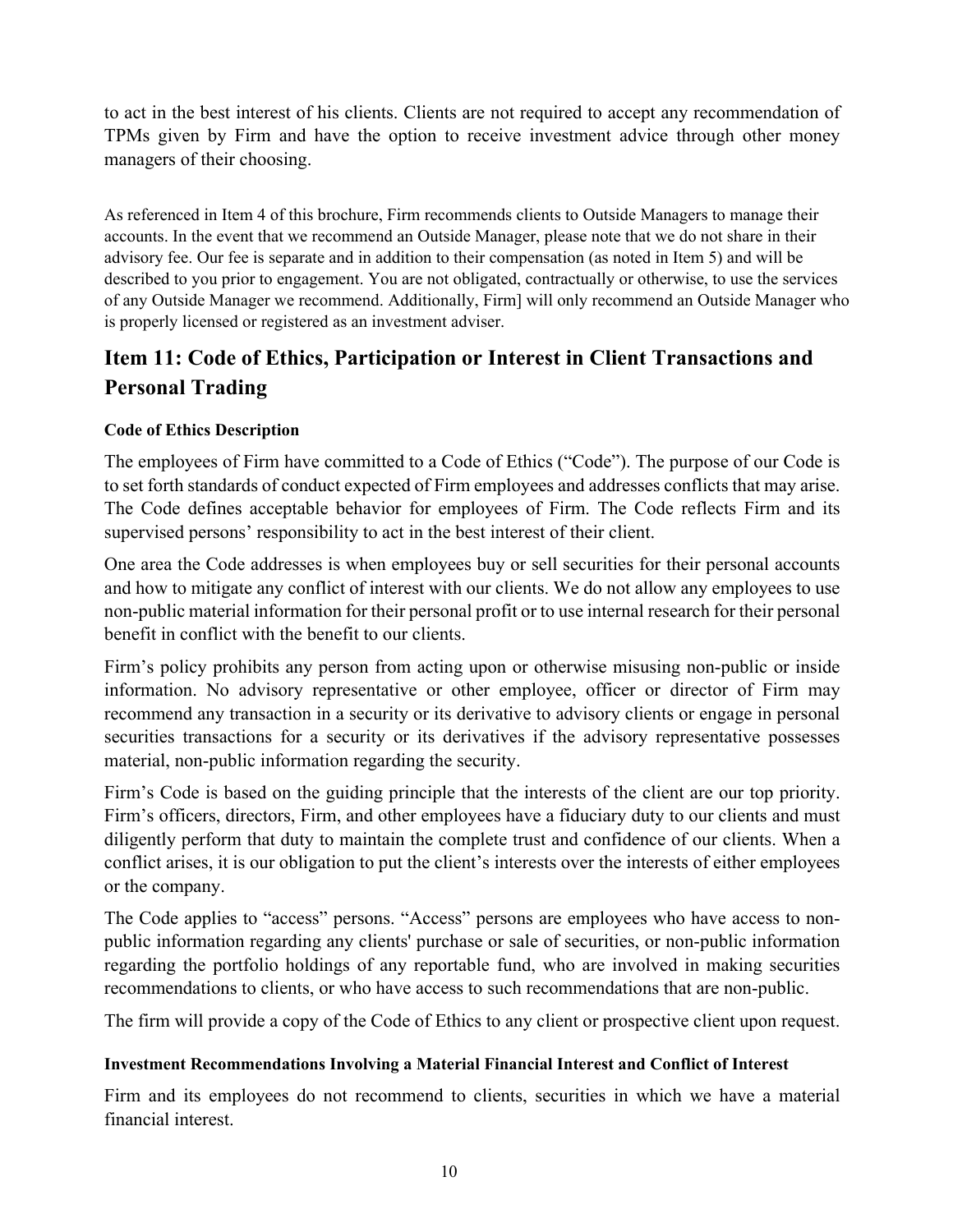#### **Advisory Firm Purchase of Same Securities Recommended to Clients and Conflicts of Interest**

Firm and its employees may buy or sell securities that are also held by clients. In order to mitigate conflicts of interest such as front running, employees are required to disclose all reportable securities transactions as well as provide Firm with copies of their brokerage statements.

The Chief Compliance Officer of Firm is Kenney Conwell. He reviews all employee trades each quarter. The personal trading reviews ensure that the personal trading of employee

does not affect the markets and that clients of the firm receive preferential treatment over employee transactions.

#### **Client Securities Recommendations or Trades and Concurrent Advisory Firm Securities Transactions and Conflicts of Interest**

Firm does not maintain a firm proprietary trading account and does not have a material financial interest in any securities being recommended and therefore no conflicts of interest exist. However, employees may buy or sell securities at the same time they buy or sell securities for clients. In order to mitigate conflicts of interest such as front running, employees are required to disclose all reportable securities transactions as well as provide Firm with copies of their brokerage statements.

The Chief Compliance Officer of Firm is Kenney Conwell. He reviews all employee trades each quarter. The personal trading reviews ensure that the personal trading of employees does not affect the markets and that clients of the firm receive preferential treatment over employee transactions.

# <span id="page-10-0"></span>**Item 12: Brokerage Practices**

#### **Factors Used to Select Broker-Dealers for Client Transactions**

 For our Clients' accounts that Betterment Securities maintains, Betterment Securities does not charge you separately for custody/brokerage services, but is compensated as part of the Betterment for Firms platform fee, which is charged for a suite of platform services, including custody, brokerage, and sub-advisory services provided by Betterment and access to the Betterment for Firms platform. The platform fee is an asset-based fee charged as a percentage of assets in your Betterment account. Clients utilizing the Betterment for Frim platform may pay a higher aggregate fee than if the investment management, brokerage and

 other platform services are purchased separately. Nonetheless, for those Clients participating in the Betterment for Firms platform, we have determined that having Betterment Securities execute trades is consistent with our duty to seek "best execution" of your trades. Best execution means the most favorable terms for a transaction based on all relevant factors, including those listed above (see "How we select brokers/custodians")

#### SERVICES AVAILABLE TO US VIA BETTERMENT FOR ADVISORS

Betterment Securities serves as broker-dealer to Betterment for Advisors, an investment and advice platform serving independent investment advisory firms like Capitalwize ("Betterment for Advisors"). Betterment for Advisors also makes available various support services which may not be available to Betterment's retail customers. Some of those services help Capitalwize manage or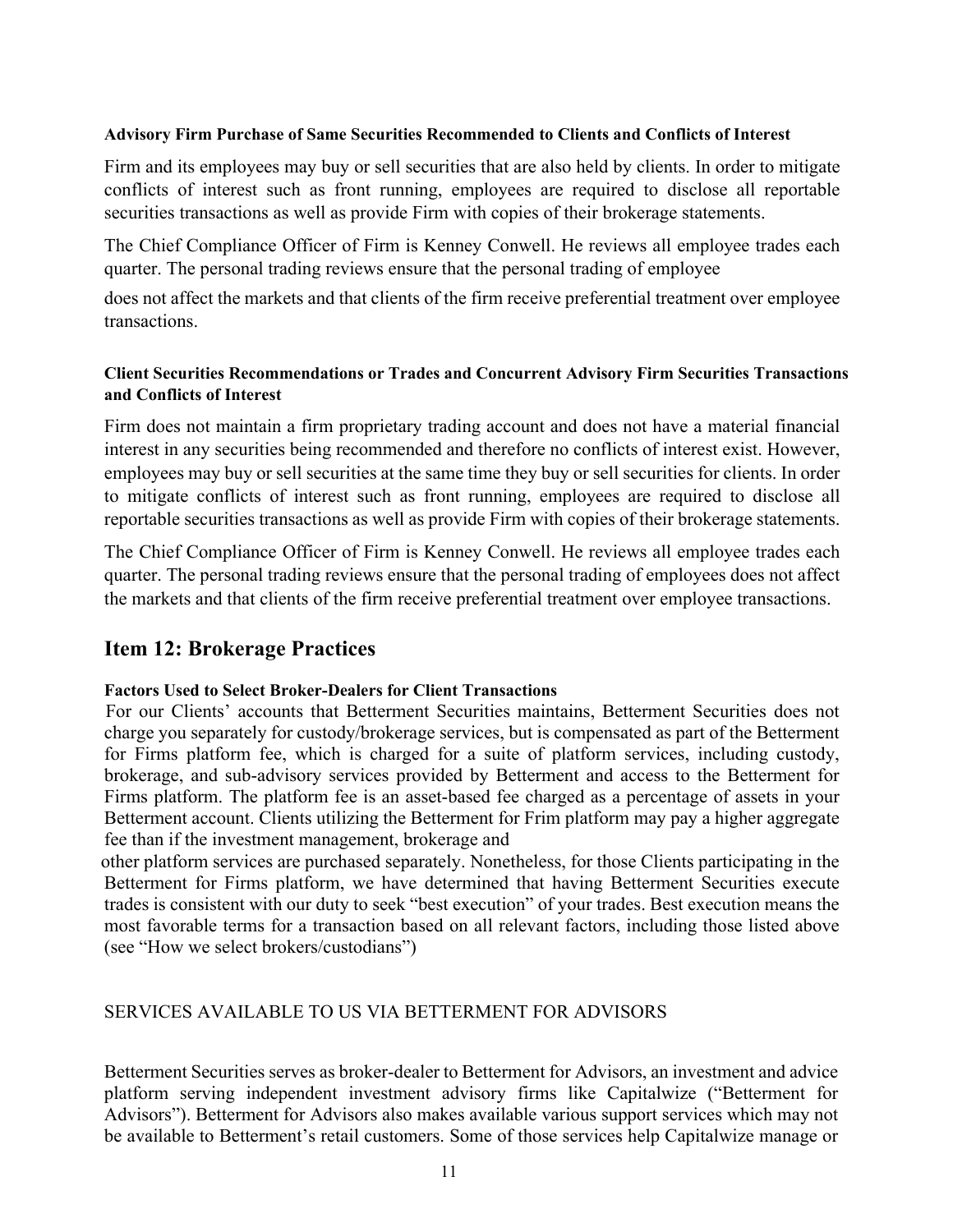administer our Clients' accounts, while others help us manage and grow our business. Betterment for Advisors' support services are generally available on an unsolicited basis (we don't have to request them) and at no charge to us. Following is a more detailed description of Betterment for Advisors' support services:

- SERVICES THAT BENEFIT THE CLIENT. Betterment for Advisors includes access to a globally diversified, low-cost portfolio of ETFs, execution of securities transactions, and custody of Client assets through Betterment Securities. In addition, a series of model portfolios created by third-party providers are also available on the platform. Betterment Securities' services described in this paragraph generally benefit the Client and their account.
- SERVICES THAT MAY NOT DIRECTLY BENEFIT YOU. Betterment for Advisors also makes available to Capitalwize other products and services that benefit us, but may not directly benefit you or your account. These products and services assist us in managing and administering our Clients' accounts, such as software and technology that may:
- o Assist with back-office functions, recordkeeping, and Client reporting of our Clients' accounts.
- o Provide access to Client account data (such as duplicate trade confirmations and account statements).
- o Provide pricing and other market data.
- SERVICES THAT GENERALLY BENEFIT ONLY Capitalwize. By using Betterment for Advisors, we may be offered other services intended to help us manage and further develop our business enterprise. These services include:
- o Consulting (including through webinars) on technology and business needs.
- o Access to publications and conferences on practice management and business succession.

The Custodian and Brokers We Use (TD Ameritrade)

Advisor participates in the TD Ameritrade Institutional program. TD Ameritrade Institutional is a division of TD Ameritrade, Inc. ("TD Ameritrade"), member FINRA/SIPC. TD Ameritrade is an independent [and unaffiliated] SEC-registered broker-dealer. TD Ameritrade offers to independent investment Advisors services which include custody of securities, trade execution, clearance, and settlement of transactions. Advisor receives some benefits from TD Ameritrade through its participation in the program. (Please see the disclosure under Item 14 below.)

● *Directed Brokerage*

Firm utilizes third party money managers and therefore it does not take direction from clients as to what broker-dealer to use.

● *Best Execution*

Investment advisors who manage or supervise client portfolios have a fiduciary obligation of best execution. Firm has reviewed the best execution practices of Betterment Securities and believes that Betterment offers the best alternative for best execution.

● *Soft Dollar Arrangements*

Firm does not receive soft dollar benefits.

#### **Aggregating Securities Transactions for Client Accounts**

Firm does not trade for its or its clients' accounts and therefore aggregation of securities transactions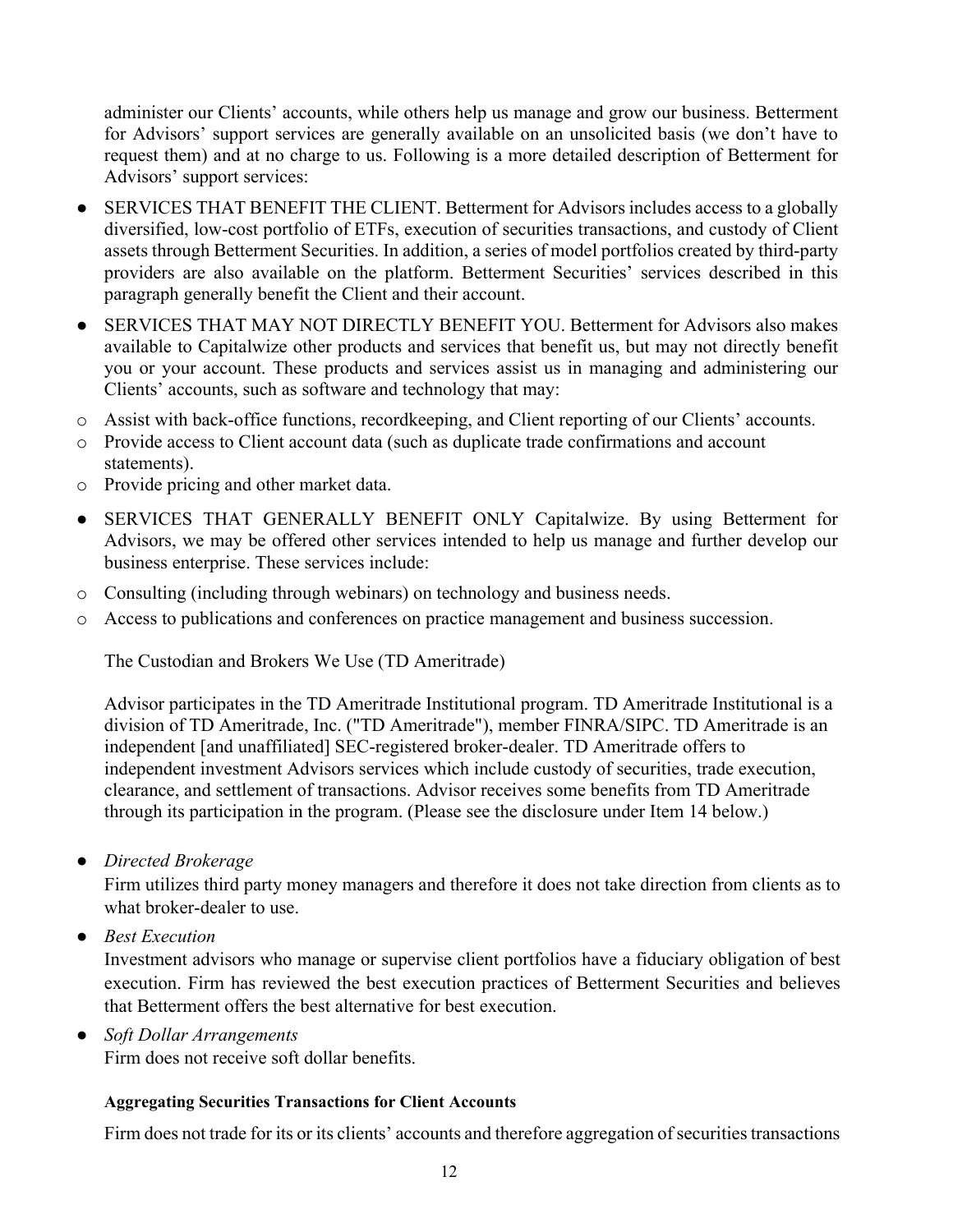is not applicable.

Outside Managers used by Firm may block Client trades at their discretion. Their specific practices are further discussed in their ADV Part 2A, Item 12.

# <span id="page-12-0"></span>**Item 13: Review of Accounts**

### **Schedule for Periodic Review of Client Accounts or Financial Plans and Advisory Persons Involved**

Accounts managed by third party money manager are reviewed on a quarterly basis by Investment Advisor Representatives of Firm. Account reviews are performed more frequently when market conditions dictate.

Depending on the type of service, financial plans may be reviewed at quarterly or more frequent check-ins according to the schedule outlined in Item 5 of this brochure.

# **Review of Client Accounts on Non-Periodic Basis**

Other conditions that may trigger a review of clients' accounts are changes in the tax laws, new investment information, and changes in a client's own situation. **Content of Client Provided Reports and Frequency**

Clients receive written account statements no less than quarterly for managed accounts. Account statements are issued by the Firm's custodian. Client receives confirmations of each transaction in account from Custodian and an additional statement during any month in which a transaction occurs.

# <span id="page-12-1"></span>**Item 14: Client Referrals and Other Compensation**

# **Economic Benefits Provided to the Advisory Firm from External Sources and Conflicts of Interest**

Capitalwize solicits on behalf of TPMs to manage client accounts. In such circumstances, Firm receives solicitor fees from the TPM. Firm acts as the liaison between the client and the TPM in return for an ongoing portion of the advisory fees charged by the TPM. Firm is responsibility for:

- helping the client complete the necessary paperwork of the TPM;
- providing ongoing services to the client;
- updating the TPM with any changes in client status which is provide to Firm by the client;
- reviewing the quarterly statements provided by the TPM; and
- delivering the Form ADV Part 2, Privacy Notice and Solicitors Disclosure Statement of the TPM to the client.

Clients placed with TPMs will be billed in accordance with the TPM's fee schedule which will be disclosed to the client prior to signing an agreement. When referring clients to a TPM, the client's best interest will be the main determining factor of Firm.

These practices represent conflicts of interest because Firm is paid a Solicitor Fee for recommending the TPMs and may choose to recommend a particular TPM based on the fee Firm is to receive. This conflict is mitigated by disclosures, procedures and the firm's fiduciary obligation to act in the best interest of his clients. Clients are not required to accept any recommendation of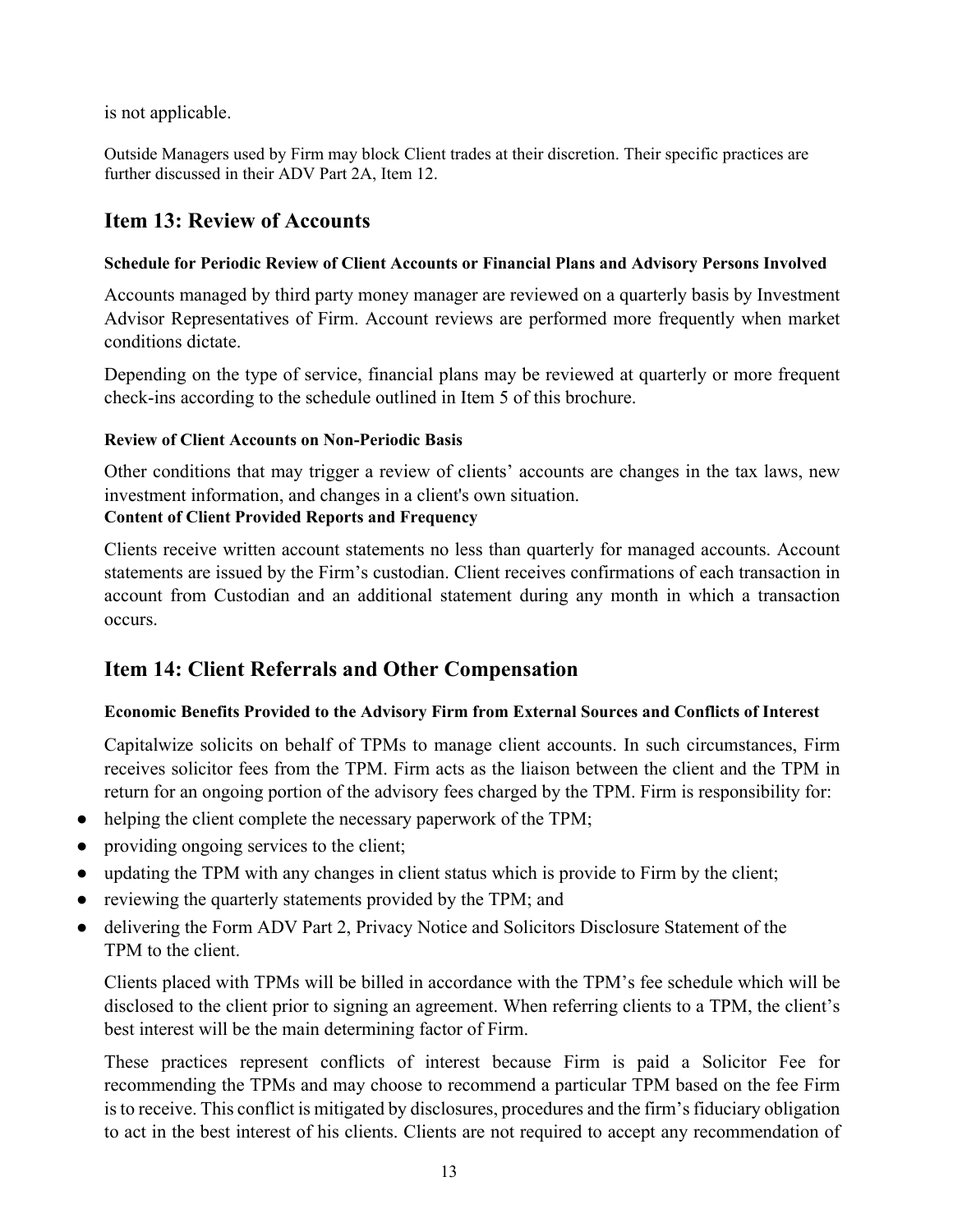TPMs given by Firm and have the option to receive investment advice through other money managers of their choosing.

We receive a non-economic benefit from Betterment For Advisors and Betterment Securities in the form of the support products and services it makes available to us and other independent investment advisors whose Clients maintain their accounts at Betterment Securities. These products and services, how they benefit us, and the related conflicts of interest are described above (see Item 12—Brokerage Practices). The availability to us of Betterment For Advisors and Betterment Securities' products and services is not based on us giving particular investment advice, such as buying particular securities for our Clients.

As disclosed under Item 12, above, Advisor participates in TD Ameritrade's institutional customer program and Advisor may recommend TD Ameritrade to Clients for custody and brokerage services. There is no direct link between Advisor's participation in the program and the investment advice it gives to its Clients, although Advisor receives economic benefits through its participation in the program that are typically not available to TD Ameritrade retail investors. These benefits include the following products and services (provided without cost or at a discount): receipt of duplicate Client statements and confirmations; research related products and tools; consulting services; access to a trading desk serving Advisor participants; access to block trading (which provides the ability to aggregate securities transactions for execution and then allocate the appropriate shares to Client accounts); the ability to have advisory fees deducted directly from Client accounts; access to an electronic communications network for Client order entry and account information; access to mutual funds with no transaction fees and to certain institutional money managers; and discounts on compliance, marketing, research, technology, and practice management products or services provided to Advisor by third party vendors. TD Ameritrade may also have paid for business consulting and professional services received by Advisor's related persons. Some of the products and services made available by TD Ameritrade through the program may benefit Advisor but may not benefit its Client accounts. These products or services may assist Advisor in managing and administering Client accounts, including accounts not maintained at TD Ameritrade. Other services made available by TD Ameritrade are intended to help Advisor manage and further develop its business enterprise. The benefits received by Advisor or its personnel through participation in the program do not depend on the number of brokerage transactions directed to TD Ameritrade. As part of its fiduciary duties to Clients, Advisor endeavors at all times to put the interests of its Clients first. Clients should be aware, however, that the receipt of economic benefits by Advisor or its related persons in and of itself creates a potential conflict of interest and may indirectly influence the Advisor's choice of TD Ameritrade for custody and brokerage services.

#### <span id="page-13-0"></span>**Item 15: Custody Account Statements**

All assets are held at qualified custodians, which means the custodians provide account statements directly to clients at their address of record at least quarterly. Clients are urged to compare the account statements received directly from their custodians to the performance report statements prepared by Firm

Firm is deemed to have constructive custody solely because advisory fees are directly deducted